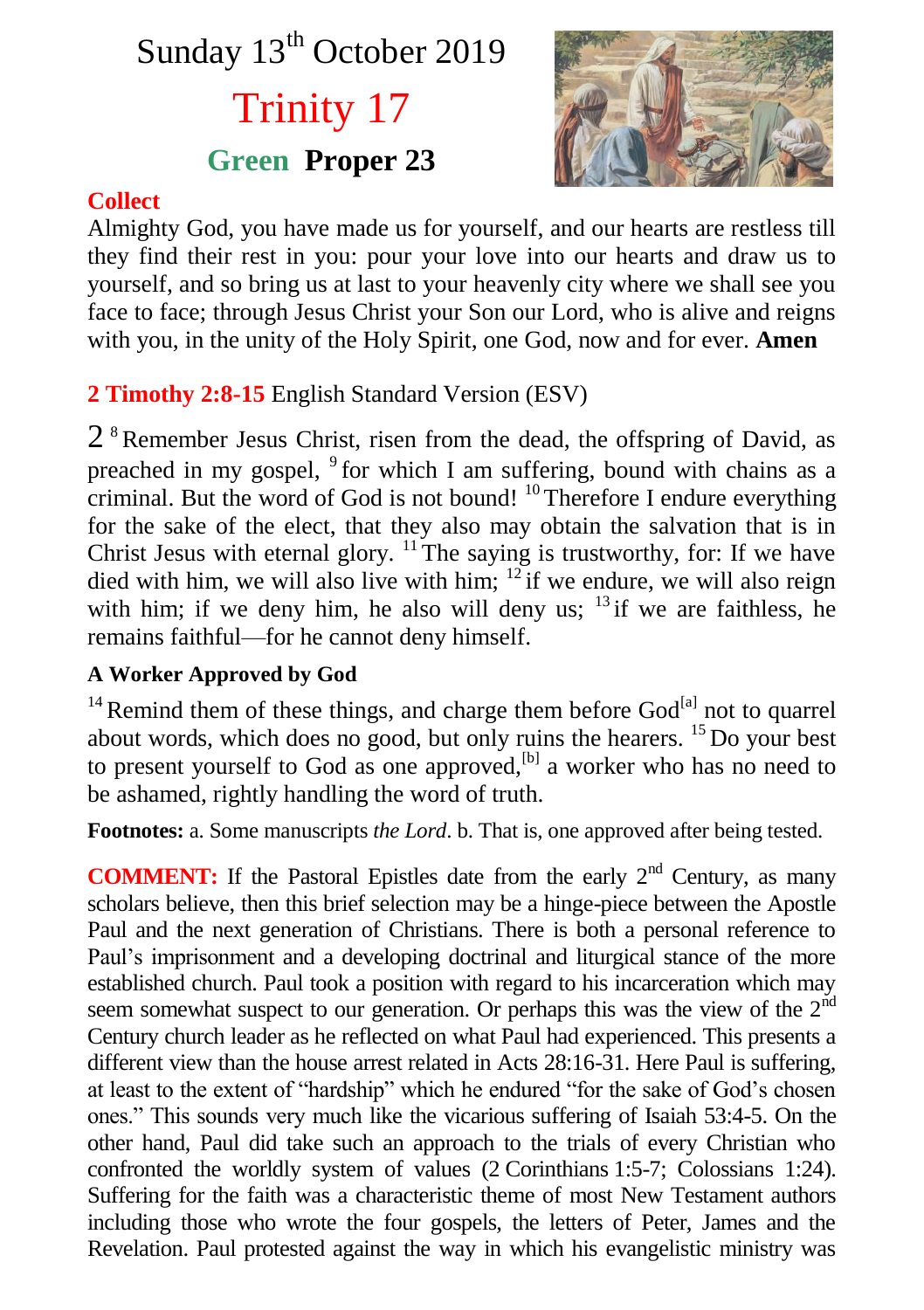being thwarted by civic and religious officials unwilling to let his preaching disturb the status quo of their communities. Is that not true for our day, when Christian teaching is at odds with the permissive modern society? Paul claimed that the word of God could not be shut up. His faith remained undaunted because it rested on the resurrection of Jesus Christ. This ultimately redemptive act of God would bring about the salvation of all who believed (verse 10). Subsequent history revealed that the more the early church suffered persecution, the more its message spread through the Roman world. Is this the future awaiting our own era? Dare we also keep to the Gospel truths? At this point, Paul – or the author of the Pastoral Letters making use of Paul's experience to strengthen the church – breaks into song. Verses 11-13 may well be an early Christian hymn which contained a very simple but effective statement of faith in the resurrection not only for Christ but for all who believe. The author then turns to exhort the recipients of his letter to avoid disputes with their adversaries who apparently had a penchant for speculative argument. The concept of resurrection has been rejected by many Jews and was the laughingstock of most Greek intellectuals. But for Christians, it was the bedrock of their faith as they proclaimed God's love for us.

#### **Luke 17:11-19** English Standard Version (ESV)

#### **Jesus Cleanses Ten Lepers**

 $17<sup>11</sup>$  On the way to Jerusalem he was passing along between Samaria and Galilee.  $12$  And as he entered a village, he was met by ten lepers,  $^{[a]}$  who stood at a distance  $13$  and lifted up their voices, saying, "Jesus, Master, have mercy on us." <sup>14</sup> When he saw them he said to them, "Go and show yourselves to the priests." And as they went they were cleansed.  $15$  Then one of them, when he saw that he was healed, turned back, praising God with a loud voice; <sup>16</sup> and he fell on his face at Jesus' feet, giving him thanks. Now he was a Samaritan. <sup>17</sup>Then Jesus answered, "Were not ten cleansed? Where are the nine? <sup>18</sup>Was no one found to return and give praise to God except this foreigner?" <sup>19</sup> And he said to him, "Rise and go your way; your faith has made you well."<sup>[b]</sup>

**Footnotes:** a. *Leprosy* was a term for several skin diseases; see Leviticus 13. b. Or *has saved you*.

**COMMENT:** This is one of those fascinating passages which shows Jesus' attitudes in direct conflict with the majority of his fellow Jews and especially the religious and political leadership. He attributes faith only to the Samaritan whereas the other nine, presumably all Jews, simply did as they were told to do. Any Jew healed of leprosy was required by the covenant law to appear before a priest in Jerusalem who alone could authenticate their cure. It was only as they set out on their journey as Jesus had directed them that they were healed. So the nine were doing no more than following the accepted custom of the time. This would not apply to the Samaritan, however. He would have headed for the Samaritan sanctuary on Mount Gerizim in Samaria, not to the temple in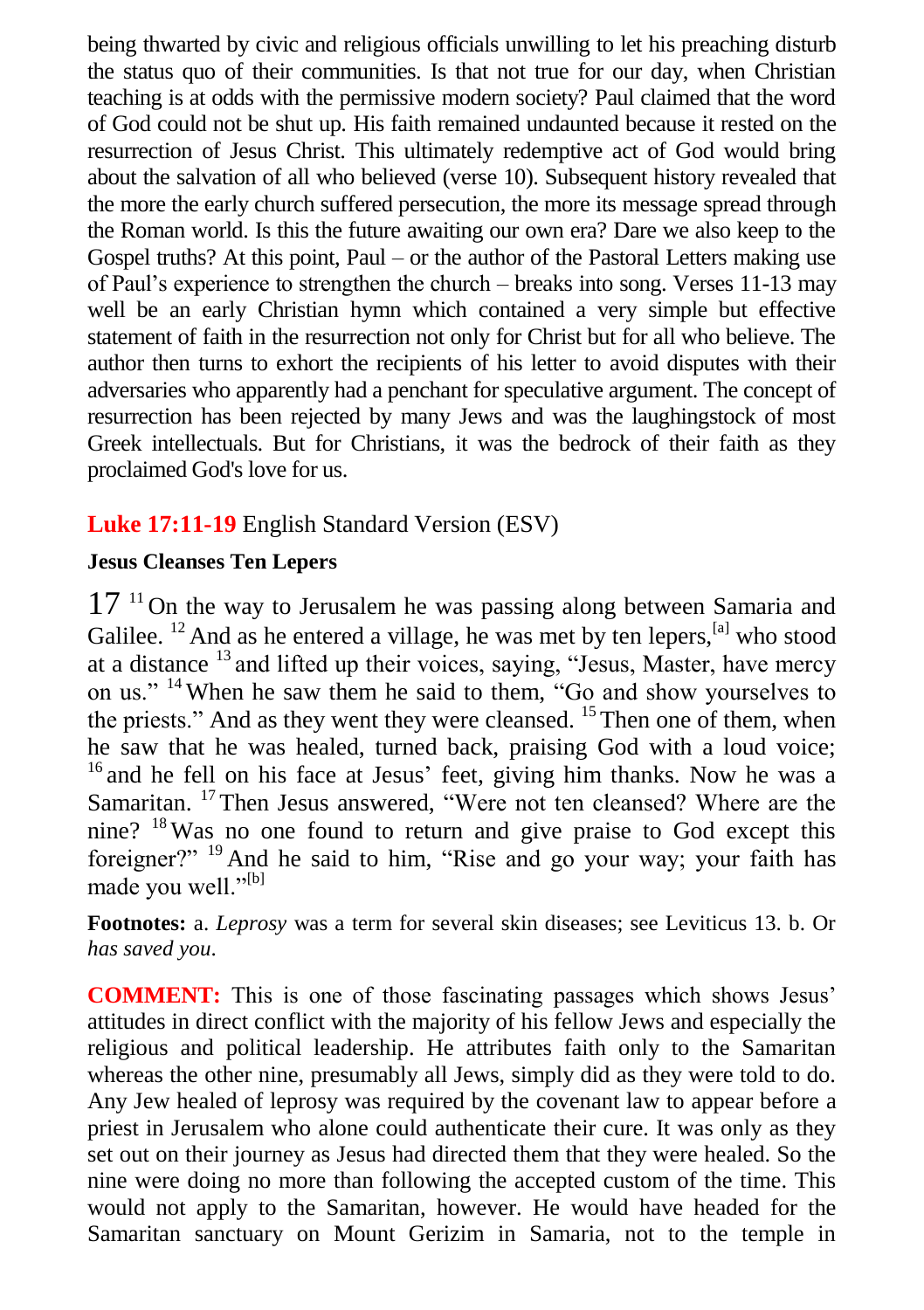Jerusalem. Aware of what had happened to him and realizing God had cleansed him of his dread disease, he turned back praising God, fell at Jesus' feet and thanked him. Jesus reacted with surprise. "Were not all ten cleansed?" He marvelled that the other nine had been less grateful. He assured the Samaritan that it was his faith rather than his observance of the tradition which had brought about his healing. By his commendation of the Samaritan, Jesus was really saying that something new and different had occurred with his coming. The old ways were no longer valid. As with so many of his healing miracles, this was one more instance declaring in an action parable that the new order had broken through into human affairs. Faith rather than obedience to law was the crucial element in his teaching. In beginning the story, Luke noted especially that this occurred on the borderlands between Galilee and Samaria while Jesus was en route to Jerusalem. This particular location had more than usual significance as a prelude to what lay ahead. By Luke's time (circa AD 85) the separation of Christianity from Judaism had been had been widely acknowledged. Most Jews rejected the gospel and clung to old traditions. Gentiles, perhaps like Luke himself, readily accepted what they had heard and were grateful to receive it. This was also an important aspect of the story of Naaman's healing. The point Luke made is that God could be praised and God's redemptive power could be called upon wherever Jesus is present.

#### **Psalm 66:1-12** *Jubilate Deo* Grail Psalter

### R **Cry out with joy to God, all the earth.**

 $1$  Cry out with joy to God all the earth,  $2^2$  O sing to the glory of his name. O render him glorious praise. <sup>3</sup> Say to God: "How tremendous your deeds!  $\mathbb{R}^2$ 

Because of the greatness of your strength your enemies cringe before you.

 $4$  Before you all the earth shall bow; shall sing to you, sing to your name!"  $\mathbb{R}^7$ 

<sup>5</sup> Come and see the works of God. tremendous his deeds among men.  $<sup>6</sup>$  He turned the sea into dry land,</sup> they passed through the river dry-shod.  $\mathbb{R}^7$ 

Let our joy then be in him; <sup>7</sup> he rules for ever by his might. His eyes keep watch over the nations: let rebels not rise against him.  $\mathbb{R}^7$ 

<sup>8</sup>O peoples, bless our God. let the voice of his praise resound, <sup>9</sup> of the God who gave life to our souls and kept our feet from stumbling.  $\mathbb{R}^7$